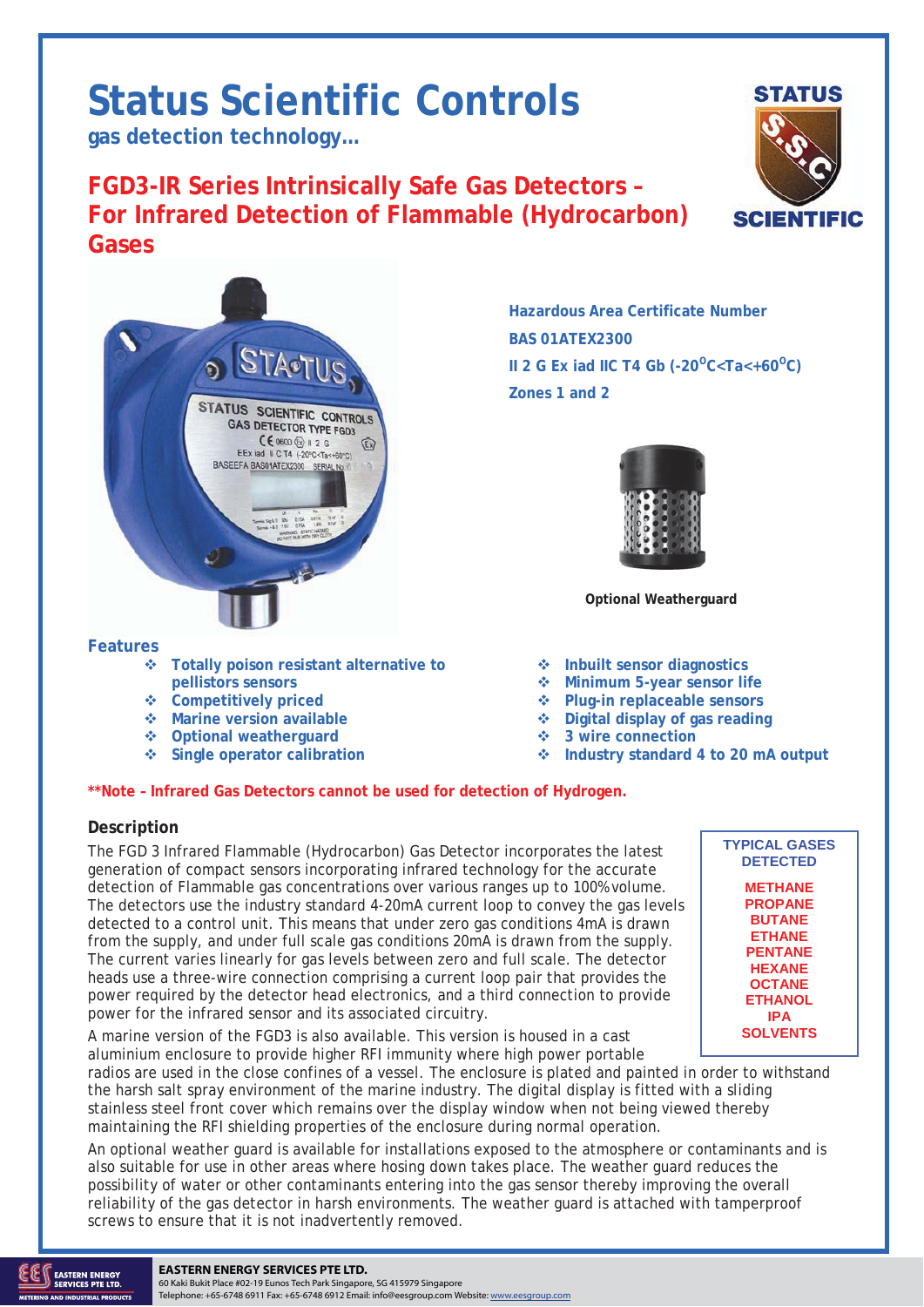

The Intrinsically Safe Output Module shown below provides the necessary interface between a nonintrinsically safe, mains powered system (as shown above, right) and an FGD3 Infrared Gas Detector. Note that an intrinsically safe earth must be connected to the module to ensure safety.

| <b>Intrinsically Safe Output Module Type SS359</b><br><b>Specification</b> |                         |            |                                      |       |                          |
|----------------------------------------------------------------------------|-------------------------|------------|--------------------------------------|-------|--------------------------|
| Inputs                                                                     | 14-28vDC<br>$12 - 24V$  |            | <b>Current Loop</b><br>Sensor Supply |       |                          |
| Temperature                                                                | $-20 - +40$ °C          |            |                                      |       |                          |
| Humidity range                                                             | 0-95% RH non-condensing |            |                                      |       |                          |
| Operating pressure                                                         | Ambient + or $-10%$     |            |                                      |       |                          |
| <b>Internal Resistance</b>                                                 | Current Loop            |            | : 270R $\pm$ 5%                      |       |                          |
| Source Resistance                                                          | Sensor Supply           |            | : 12.0R $\pm$ 5%                     |       |                          |
|                                                                            | Terminals               | Uo.        | lo.                                  | Po    |                          |
| <b>Intrinsically Safe Outputs</b>                                          | 1 & 2                   | <b>28V</b> | .112A                                | .8W   |                          |
|                                                                            | 3 & 4                   | 7.5V       | .66A                                 | 1.24W |                          |
| Certificate No.                                                            | Baseefa 03ATEX0590X     |            |                                      |       |                          |
| Code                                                                       | $II(1)$ G [EEx ia] IIC  |            |                                      |       | <b>DIN rail mounting</b> |
| Zones                                                                      | 1 or 2                  |            |                                      |       |                          |

ND INDUSTRIAL PRODUCTS